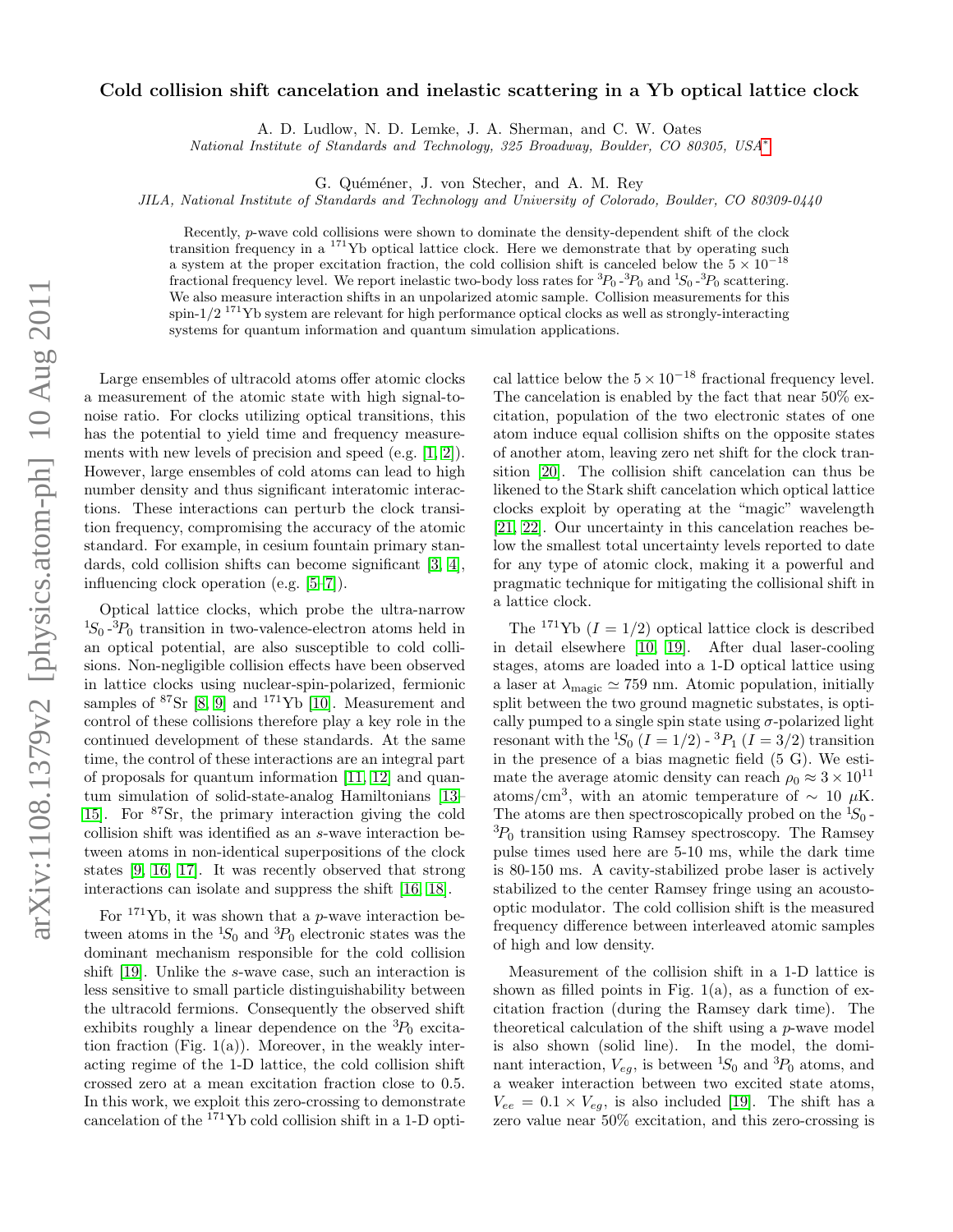

FIG. 1: (color online) (a) Cold collision shift as a function of excitation fraction, for a polarized sample in a 1-D optical lattice oriented vertically (filled triangles) or horizontally (filled circles). Open squares are with an unpolarized atomic sample. (b) Cold collision shift cancelation: the measurement uncertainty for this cancelation is shown, given by the total deviation (similar to two-sample Allan deviation [\[23\]](#page-4-2)). (c) Measurement of the residual cold collision shift when operating at 51% excitation and an atomic density of  $\rho_1$ . The red dashed line indicates the weighted mean of the seven measurements,  $+2.5$  mHz, while the solid lines gives the one- $\sigma$ error bars of  $\pm 2.4$  mHz.

the focus of our attention here. To determine the precise excitation corresponding to zero shift, we made real-time measurements of the excitation fraction by turning off the second Ramsey pulse and measuring the ground and excited atomic populations after the dark time. These measurements were interspersed between cycles of usual Ramsey spectroscopy. We then slightly adjusted the probe laser power to keep the measured excitation fraction constant during each shift measurement.

The precision of the zero-crossing measurement is given by the clock instability during interleaved measurements of high and low atomic density. Our measurement stability benefits from recent improvements to the cavitystabilized laser used to probe the clock transition [\[1\]](#page-3-1). Fig. 1(b) shows the precision of one such measurement, where we observed a collision shift of -1.4 (3) mHz after 14500 s of averaging. Fig. 1(c) shows the result of seven similar measurements, taken sequentially over the course of several weeks and with different measurement durations. For all but one measurement, the mean excitation fraction was controlled to  $51 \pm 0.3 \pm 1.3$  %, where the first uncertainty is the fluctuation in the measured excitation fraction and the second is the systematic uncertainty in

the absolute excitation value. (For data point number two, the excitation fraction was set to 1% higher; we thus applied a −5 mHz correction to the measured collision shift, as determined from the slope of the curve in Fig.  $1(a)$ .) The weighted mean of the seven measurements (red lines) is 2.5 (2.4) mHz (reduced  $\chi^2 = 1.04$ ). This corresponds to a fractional shift of 4.8 (4.6)  $\times 10^{-18}$ of the transition frequency, and demonstrates the smallest measurement of a collision shift in a lattice clock.

In order to routinely implement this collision shift cancelation, we consider the robustness of this technique to relevant experimental conditions. For an operational density of  $\rho_1 \simeq 3 \times 10^{10}$  atoms/cm<sup>3</sup>, a 1% change in the excitation fraction leads to a change in collision shift of  $\sim 1 \times 10^{-17}$ . As described above, it is straightforward to keep the excitation fixed at or below the 1% level. However, a complication arises from time-dependent excitation due to trap loss. Particularly, we have observed inelastic two-body losses involving both  ${}^{3}P_{0}$ - ${}^{3}P_{0}$  and  ${}^{1}S_{0}$ - ${}^{3}P_0$  interactions. With both  ${}^{1}S_0$  (g) and  ${}^{3}P_0$  (e) populations present, the number density rate equations are:

$$
\dot{n}_g(t) = -\Gamma_g n_g(t) - \beta_{eg} n_g(t) n_e(t)
$$

$$
\dot{n}_e(t) = -\beta_{ee} n_e(t)^2 - \Gamma_e n_e(t) - \beta_{eg} n_g(t) n_e(t)
$$

For a single population  $(n_q \text{ or } n_e) \beta_{eq}$  loss can be ignored. Fig. 2(a) shows  ${}^{1}S_0$  trap loss (black triangles, for a pure sample of  ${}^{1}S_{0}$  atoms), with a one body loss fit yielding a trap lifetime of  $1/\Gamma_g = 480$  (20) ms. Also shown is  ${}^{3}P_0$ trap loss (blue circles, for a pure sample of  ${}^{3}P_0$  atoms). This population experiences notably stronger decay at high densities, and good fit requires both one-body  $(\Gamma_e)$ and two-body  $(\beta_{ee})$  losses. After integrating the losses over the spatial extent of a single lattice site, as well as across the distribution of occupied sites, we find  $1/\Gamma_e =$ 520 (28) ms and  $\beta_{ee} = 5 \times 10^{-11}$  cm<sup>3</sup>/s, somewhat larger than the  ${}^{3}P_{0}$ - ${}^{3}P_{0}$  decay measured in  ${}^{88}Sr$  [\[24,](#page-4-3) [25\]](#page-4-4). Because the absolute atomic density is difficult to calibrate, the uncertainty in  $\beta_{ee}$  is estimated as 60%.

Inelastic two-body loss for  ${}^{3}P_0$  atoms can be considered with a single atom-atom channel, time-independent quantum formalism similar to [\[26,](#page-4-5) [27\]](#page-4-6). Lacking an accurate  $Yb_2$  potential, the short range physics is described here by a boundary condition at an interatomic separation  $R_0 = 20$  a<sub>0</sub> (a<sub>0</sub> is the Bohr radius), represented by two parameters: (i) an accumulated phase shift,  $0 \leq \delta \leq \pi$ , due to the unknown short-range potential from  $R = 0$  to  $R = R_0$ , and (ii) a loss probability,  $0 \leq p_{\rm ls} \leq 1$  at  $R = R_0$ . The long range physics is accurately described by a van der Waals interaction, with  $C_6 = 3886$  a.u. given by [\[28\]](#page-4-7). The Schrödinger equation is numerically solved from  $R_0$  to  $R \to \infty$ , and the cross section is computed as a function of the collision energy. The thermalized rate coefficients are found by averaging the cross sections with a Maxwell–Boltzmann distribution of collision energies for a given temperature.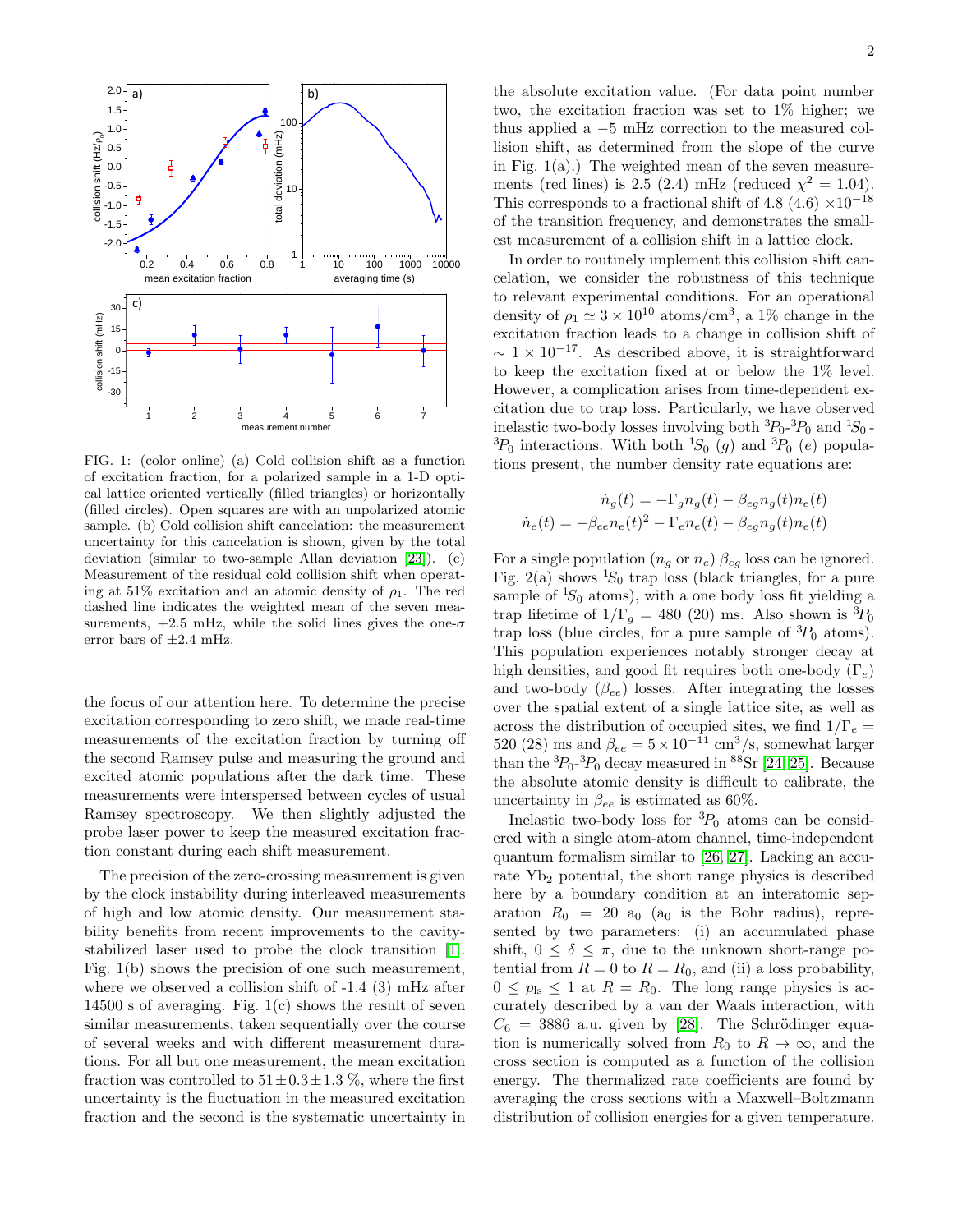

FIG. 2: (color online) (a)  ${}^{1}S_{0}$  trap loss (black triangles) with an exponential fit (dashed curve).  ${}^{3}P_0$  trap loss (blue circles) with a one- and two-body loss fit (solid curve). The inset shows  ${}^{1}S_{0}$  loss for a pure  ${}^{1}S_{0}$  sample (black triangles) and a mixed sample of  ${}^{1}S_{0}$  and  ${}^{3}P_{0}$  atoms (blue circles). The former is fit with a simple exponential, the latter with  ${}^{3}P_{0}$  - ${}^{3}P_{0}$  and  ${}^{1}S_{0}$  - ${}^{3}P_{0}$  two body losses. (b) Two body loss rates as a function of temperature, calculated with  $p_{\text{ls}} = 1$  (dashed curves) and with  $p_{\text{ls}} = 0.8$  and  $\delta = 0.51 \pi$  (solid curves). Black is for a nuclear-spin-polarized sample of  ${}^{3}P_0$  atoms ( $\beta_{ee}$ ), red an unpolarized sample of <sup>3</sup> $P_0$  atoms ([ $\beta_{ee} + \tilde{\beta}_{ee}$ ]/2). Circles give experimental measurements, black for  $\beta_{ee}$  and blue for  $\beta_{eq}$ .

With full loss probability  $(p_{\text{ls}} = 1)$ ,  $\beta_{ee}$  is shown in Fig. 2(b) (black dashed curve) as a function of temperature. Here, the rates are universal, independent of  $\delta$  [\[26,](#page-4-5) [27\]](#page-4-6). The interaction involves two identical fermions, and thus quantum statistics dictates that the interactions must be odd partial waves, notably p-wave at these ultracold temperatures. As two excited atoms approach each other, those which successfully tunnel through the p-wave barrier are assumed to inelastically scatter with unit probability, a reasonable assumption due to the large number of exit collision channels available to a pair of atoms with high internal energy. For an unpolarized sample of  ${}^{3}P_0$  atoms (here with equal  $m_I = \pm 1/2$  populations), interactions between distinguishable atoms also include an s-wave term, and the loss rate for distinguishable  ${}^{3}P_0$ atoms is labeled  $\tilde{\beta}_{ee}$ . The total loss rate for the unpolarized sample, given by the average of  $\beta_{ee}$  and  $\tilde{\beta}_{ee}$ , is shown in Fig. 2(b) as a red dashed curve  $(p_{\rm ls} = 1)$ . Experimentally, we observed identical loss rates within 10% for a polarized and an unpolarized sample at 10  $\mu$ K (Fig. 2(b), black circle). Since full loss predicts unequal loss rates for polarized and unpolarized samples at 10  $\mu$ K,  $^{3}P_{0}$ atoms may not be lost with full unit probability at short range. Instead, using short range parameters of  $p_{\text{ls}} = 0.8$  and  $\delta = 0.51 \pi$ , the loss rates are shown as solid curves in Fig. 2(b) for polarized (black) and unpolarized (red) cases. Here, we found better agreement with the experimental data, suggesting a deviation from the universal regime.

For a mixed population of  ${}^{1}S_{0}$  and  ${}^{3}P_{0}$  atoms, we observed additional loss through  $\beta_{eq}$ . Fig. 2(a) inset highlights this by comparing  ${}^{1}S_{0}$  trap loss for two different atomic samples: with (blue circles) and without (black triangles) the presence of  ${}^{3}P_0$  atoms. The additional loss is particularly notable at short times where both  ${}^{1}S_{0}$  and  ${}^{3}P_0$  populations are large and is consistent with a  ${}^{1}S_0$ - ${}^{3}P_0$ two-body loss rate at the level of  $\beta_{eg} = 3 \times 10^{-11}$  cm<sup>3</sup>/s. The  ${}^{3}P_0$  population is excited coherently from the  ${}^{1}S_0$ state, but due to excitation inhomogeneity, the lossy collisions are between partially distinguishable atoms [\[19\]](#page-3-17). The magnitude of the inelastic loss is noteworthy because for molecular states correlating to a  ${}^{1}S_{0}$  and  ${}^{3}P_{0}$  atom pair, only the  ${}^{1}\Sigma_{g}^{+}$  ground state (correlating to the  ${}^{1}S_{0}$ - ${}^{1}S_{0}$  state) lies at lower energy, and long-range coupling to this state is spin-forbidden.

In general, all of these loss processes lead to a timedependent excitation fraction during the Ramsey dark time. This, in turn, affects the balance between  ${}^{1}S_{0}$  and  ${}^{3}P_0$  collisionally induced energy shifts. For simplicity, we can easily operate at a lower atom number density, reducing not only the collisionally-induced shifts, but also the two-body inelastic losses. At the same time, the number of quantum absorbers remains well in excess of 1000, in order to accommodate a high signal-to-noise ratio. At a density of  $\rho_1$ , the excitation fraction over a dark time of  $T = 150$  ms changes by only several percent. We therefore take the time-averaged value to indicate the excitation fraction where the shift is canceled.

Any degree of imperfect polarization of the nuclear spin state introduces a host of other possible atomic interactions. In p-wave, the  $V_{eg}^-$  interaction, which shifts the singlet state, becomes allowed [\[19\]](#page-3-17). Furthermore, distinguishability between different nuclear spin states allows s-wave interactions  $U_{gg}$ ,  $U_{ee}$ , and  $U_{eg}^+$ . In <sup>171</sup>Yb, both the s- and p-wave  $|gg\rangle$  interaction terms are small [\[29\]](#page-4-8). However, the remaining interactions can alter the observed collision shift from the spin-polarized case. For this reason, high polarization purity is important for optical lattice clocks. Here, we benefit from the simple structure  $(I = 1/2)$  of <sup>171</sup>Yb and can readily optically pump to a single spin ground state with 99% purity. The polarization purity is directly measured by observing the absence of a clock excitation spectrum for the unpopulated spin state.

To quantify the effect of imperfect polarization, we measure the collision shift as a function of excitation for unpolarized atoms (open squares in Fig.  $1(a)$ , equal mixture of both spin states). Since, during spectroscopy, a weak bias field (1 G) lifts the degeneracy of the  $\pi$ transitions from the two spin states, here the excitation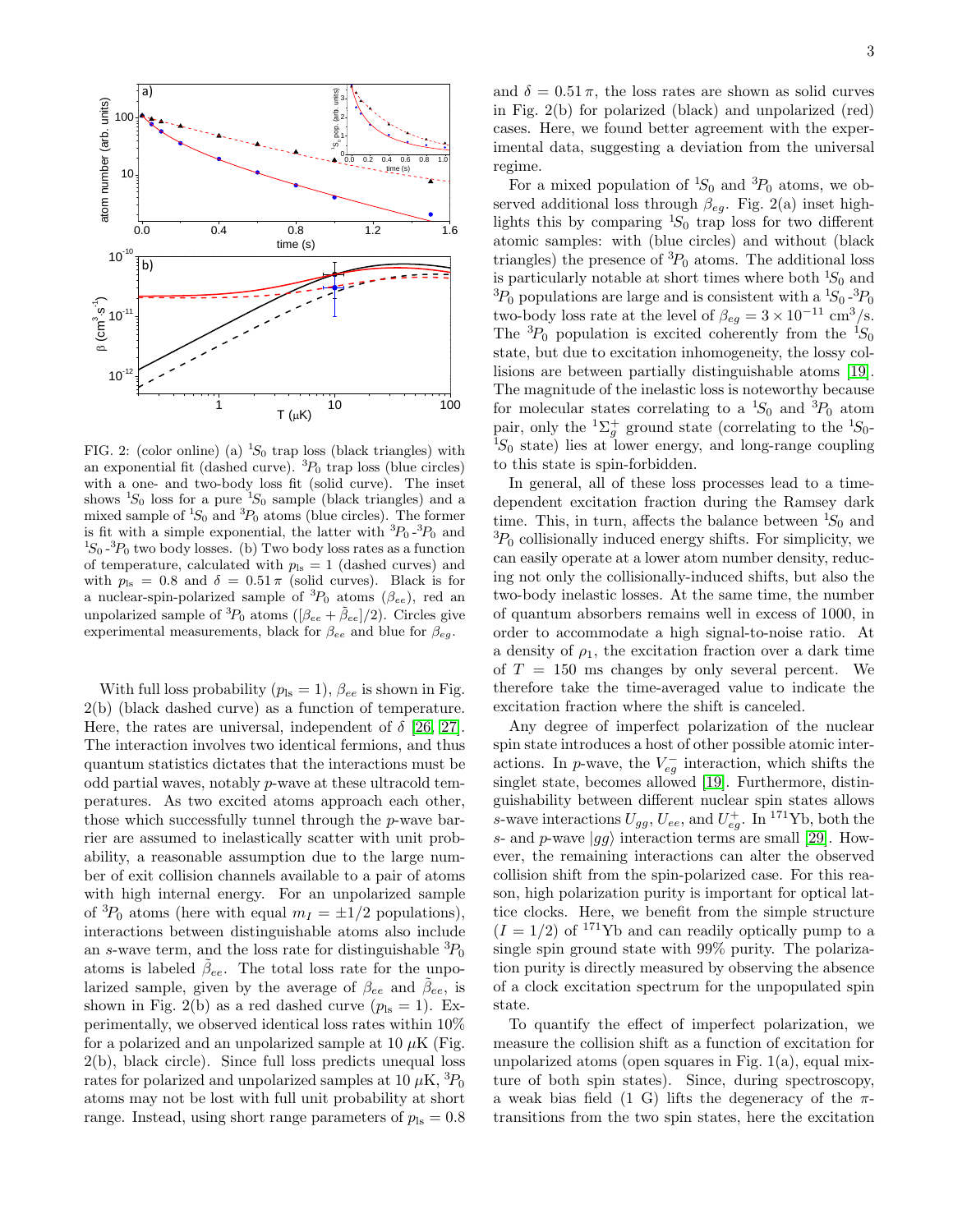

FIG. 3: (color online) Cold collision shift as a function of excitation for a polarized sample in a 2-D lattice, for different Ramsey times.  $\rho_2$  is a typical 2-D lattice density, where 25% of the atoms are doubly occupied in a lattice site with density of  $4 \times 10^{12}$  atoms/cm<sup>3</sup>. Circles correspond to experimental measurements, and solid curves are theoretical calculations [\[19\]](#page-3-17). In both cases, blue is a Ramsey time of  $T = 10$  ms, red is 40 ms, black is 80 ms, green is 160 ms, and orange is 210 ms.

fraction is defined as that for the particular spin state being resonantly excited, not accounting for the other 'spectator' spin state. In general, the measured shifts are smaller than for the spin-polarized case, implying that competing interactions have the opposite sign as those in the polarized case. Notably, the measured zero-crossing in the shift occurs at a lower excitation fraction (around  $40\%$ ), leaving a net positive shift at 51%, where the shift is zero for the spin polarized case. Based upon these measurements, we determine a 1% polarization impurity will not affect the shift zero-crossing at or above the level measured in Fig. 1(c).

We have shown that the cold collision shift can be canceled at the  $5 \times 10^{-18}$  level in a 1-D optical lattice clock of  $171\text{Yb}$ . Other implementations may be suitable for reducing the clock shift at or below this level. In a 2-D optical lattice clock, strong interactions can lead to a decay of the collision shift [\[19,](#page-3-17) [30\]](#page-4-9). In particular, longer Ramsey dark times lead to smaller shifts and can reduce the shift dependence on excitation fraction (Fig. 3), making it attractive for shift reduction. Care must be taken since, as we have observed both experimentally and theoretically, the interactions can also reduce Ramsey fringe contrast. Alternatively, the 2-D lattice system also exhibits a zero crossing in the shift versus excitation. However, strong interactions can move the zero-crossing excitation with a nonlinear dependence on interaction strength (Fig. 3), and thus the weak interactions of the 1-D lattice may be easier to control.

The 3-D optical lattice continues to be an interesting choice [\[21\]](#page-4-0), where it is straightforward to achieve high atom number with an average of  $\ll 1$  atom per lattice site. The small fraction of lattice sites with double occupancy will exhibit very strong interactions. Doublyoccupied sites could also be eliminated using photoas-

The authors gratefully acknowledge assistance from Y. Jiang, and financial support from NIST, NSF-PFC, AFOSR, and ARO with funding from the DARPA-OLE.

<span id="page-3-0"></span><sup>∗</sup> Electronic address: [ludlow@boulder.nist.gov](mailto:ludlow@boulder.nist.gov)

- <span id="page-3-1"></span>[1] Y. Y. Jiang, A. D. Ludlow, N. D. Lemke, R. W. Fox, J. A. Sherman, L. S. Ma, and C. W. Oates, Nature Photonics 5, 158 (2011).
- <span id="page-3-2"></span>[2] M. Takamoto, T. Takano, and H. Katori, Nature Photonics 5, 288 (2011).
- <span id="page-3-3"></span>[3] K. Gibble and S. Chu, Phys. Rev. Lett. **70**, 1771 (1993).
- <span id="page-3-4"></span>[4] P. J. Leo, P. S. Julienne, F. H. Mies, and C. J. Williams, Phys. Rev. Lett. 86, 3743 (2001).
- <span id="page-3-5"></span>[5] F. P. Dos Santos, H. Marion, S. Bize, Y. Sortais, A. Clairon, and C. Salomon, Phys. Rev. Lett. 89, 233004 (2002).
- [6] T. Heavner, S. Jefferts, E. Donley, J. Shirley, and T. Parker, Metrologia 42, 411 (2005).
- <span id="page-3-6"></span>[7] K. Szymaniec, W. Chalupczak, E. Tiesinga, C. J. Williams, S. Weyers, and R. Wynands, Phys. Rev. Lett. 98, 153002 (2007).
- <span id="page-3-7"></span>[8] A. D. Ludlow, T. Zelevinsky, G. K. Campbell, S. Blatt, M. M. Boyd, M. H. G. de Miranda, M. J. Martin, J. W. Thomsen, S. M. Foreman, J. Ye, et al., Science 319, 1805 (2008).
- <span id="page-3-8"></span>[9] G. K. Campbell, M. M. Boyd, J. W. Thomsen, M. J. Martin, S. Blatt, M. D. Swallows, T. L. Nicholson, T. Fortier, C. W. Oates, S. A. Diddams, et al., Science 324, 360 (2009).
- <span id="page-3-9"></span>[10] N. D. Lemke, A. D. Ludlow, Z. W. Barber, T. M. Fortier, S. A. Diddams, Y. Jiang, S. R. Jefferts, T. P. Heavner, T. E. Parker, and C. W. Oates, Phys. Rev. Lett. 103, 063001 (2009).
- <span id="page-3-10"></span>[11] D. Hayes, P. S. Julienne, and I. H. Deutsch, Phys. Rev. Lett. 98, 070501 (2007).
- <span id="page-3-11"></span>[12] A. V. Gorshkov, A. M. Rey, A. J. Daley, M. M. Boyd, J. Ye, P. Zoller, and M. D. Lukin, Phys. Rev. Lett. 102, 110503 (2009).
- <span id="page-3-12"></span>[13] A. V. Gorshkov, M. Hermele, V. Gurarie, C. Xu, P. S. Julienne, J. Ye, P. Zoller, E. Demler, M. D. Lukin, and A. M. Rey, Nat. Phys. 6, 289 (2010), ISSN 1745-2473.
- [14] M. A. Cazalilla, A. F. Ho, and M. Ueda, New Journal of Physics 11, 103033 (2009).
- <span id="page-3-13"></span>[15] M. Foss-Feig, M. Hermele, V. Gurarie, and A. M. Rey, Phys. Rev. A 82, 053624 (2010).
- <span id="page-3-14"></span>[16] A. M. Rey, A. V. Gorshkov, and C. Rubbo, Phys. Rev. Lett. 103, 260402 (2009).
- <span id="page-3-15"></span>[17] K. Gibble, Phys. Rev. Lett. **103**, 113202 (2009).
- <span id="page-3-16"></span>[18] M. D. Swallows, M. Bishof, Y. Lin, S. Blatt, M. J. Martin, A. M. Rey, and J. Ye, Science 331, 1043 (2011).
- <span id="page-3-17"></span>[19] N. D. Lemke, J. von Stecher, J. A. Sherman, A. M. Rey, C. W. Oates, and A. D. Ludlow, arXiv:1105.2014.
- <span id="page-3-18"></span>[20] Shift cancellation occurs near 50% mean excitation for